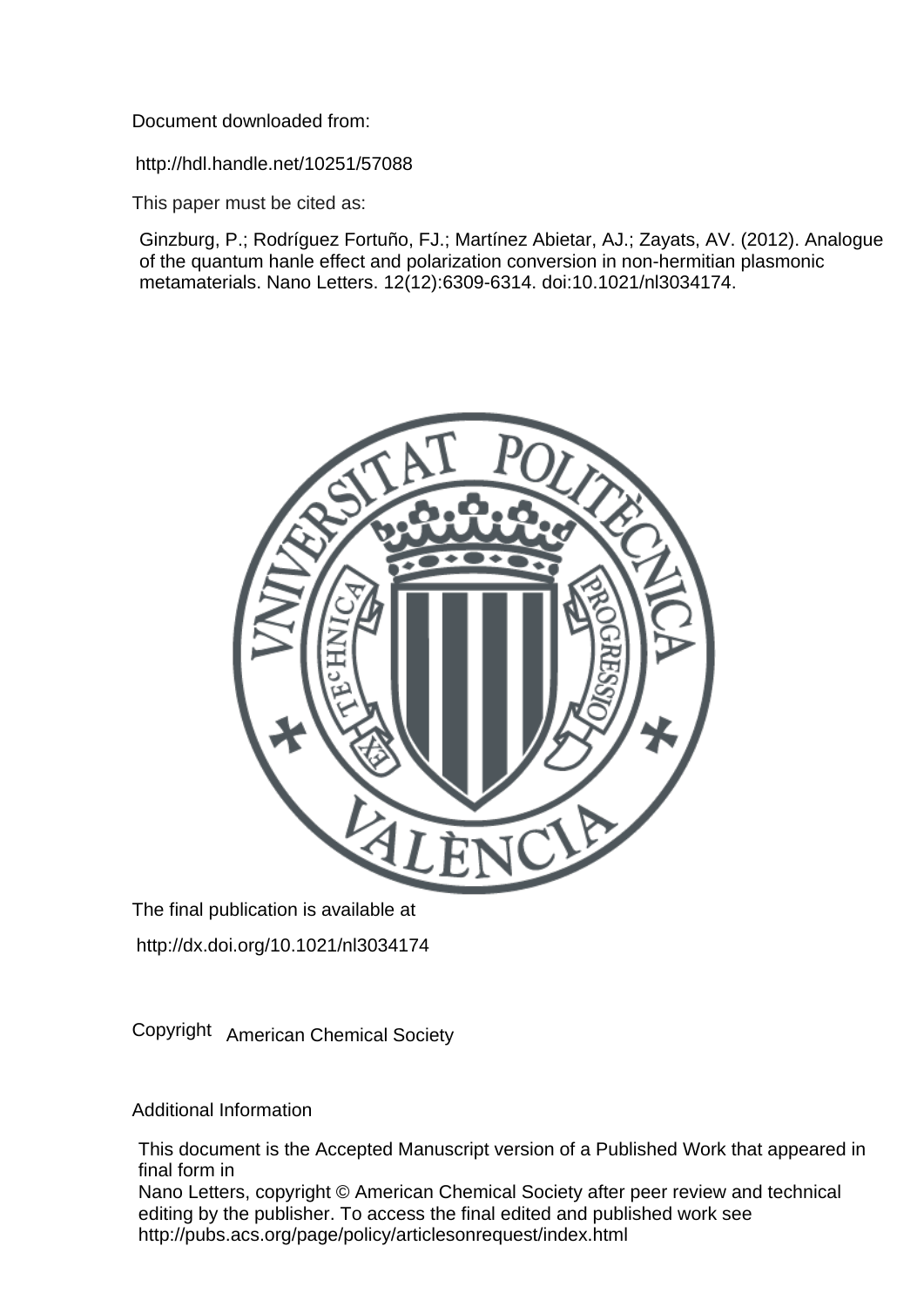## Analogue of the Quantum Hanle Effect and Polarization Conversion

in Non-Hermitian Plasmonic Metamaterials

Pavel Ginzburg<sup>1\*</sup>, Francisco J. Rodríguez Fortuño<sup>1,2</sup>, Alejandro Martínez<sup>2</sup> and Anatoly V. Zayats<sup>1</sup>

<sup>1</sup> Department of Physics, King's College London, Strand, London WC2R 2LS, United Kingdom <sup>2</sup> NanophotonicsTechnology Center. Universitat Politècnica de València. 46022 Valencia, Spain

**The Hanle effect**<sup>1</sup>**, being one of the first manifestations of quantum theory introducing the concept of coherent superposition between pure states, plays a key role in numerous aspects of science, varying from applicative spectroscopy**<sup>2</sup> **to fundamental astrophysical investigations**3,4**. Optical analogues of quantum effects help to achieve deeper understanding of quantum phenomena and, in turn, to develop cross-disciplinary approaches to realizations of new applications in photonics**5,6**. Here we show that metallic nanostructures can be designed to exhibit a plasmonic analogue of the quantum Hanle effect and its associated polarization rotation. In the original Hanle effect, the time-reversal symmetry is broken by a static magnetic field. Here we achieve this by introducing dissipative level crossing of localised surface plasmons due to nonuniform losses, as can be explained by a non-Hermitian formulation of quantum mechanics**7,8**. These artificial plasmonic "molecules" arranged in ordered lattice are shown to form a new type of metamaterial with strong circular birefringence and optical activity.**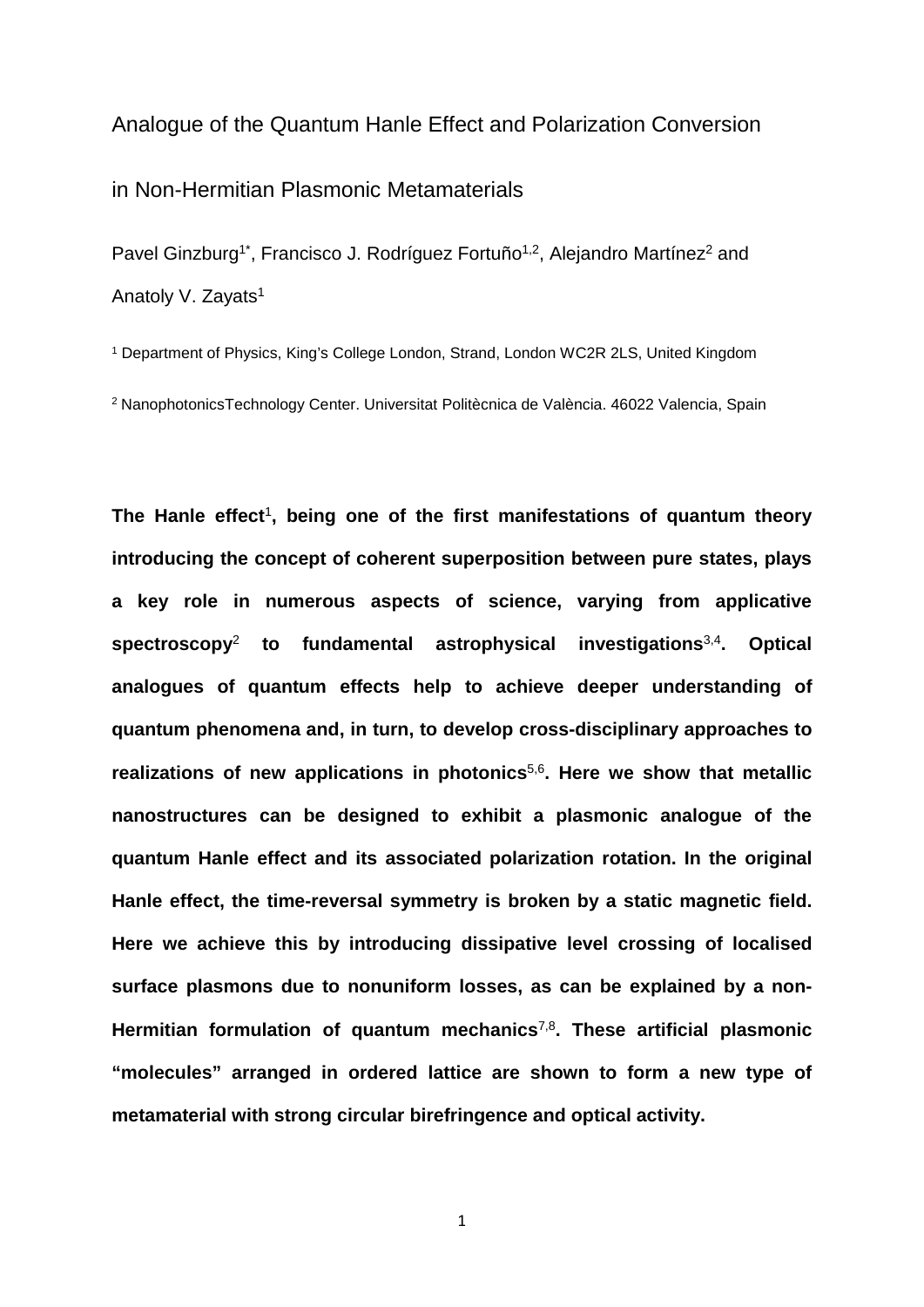\* corresponding author: pavel.ginzburg@kcl.ac.uk

The quantum Hanle effect describes the polarization rotation of scattered electromagnetic radiation due to atomic coherence between Zeeman states, split by a weak magnetic field<sup>1</sup>. The significance of this phenomenon is important in lifetime measurements and spectroscopy<sup>2</sup>, detection of magnetic fields in solar prominence<sup>3</sup> and stellar winds<sup>4</sup>. The main advantage for typical measurements of this kind is a very high spectral resolution and sensitivity to magnetic fields, since the level crossings are not limited by the Doppler width of the spectral lines, but solely by the coherence in individual atoms. The observation of the Hanle effect is possible in the presence of a magnetic field which violates the time-reversal symmetry as was observed in the experiments on coherent backscattering<sup>9</sup> and can contribute to parity symmetry breaking<sup>10</sup>.

The investigations of optical analogues of quantum effects are important to achieve deeper understanding of quantum phenomena and give prospect to new applications based on cross-disciplinary approaches. For example, the realization of sharp spectral resonances with nanoscale metallic (plasmonic) nanostructures important for biosensing and nonlinear photonic applications has resulted from the studies of optical counterparts of the Fano resonance (interference between scattering amplitudes of bound and continuum electronic states)<sup>5</sup> and electromagnetically induced transparency (EIT) (destructive interference of electron probability amplitudes, induced by two spectrally different optical beams)<sup>6</sup>.

Here we investigate an optical counterpart of the quantum Hanle effect. By employing the concepts of nonhermitian quantum mechanics<sup>7,8</sup>, we have designed an artificial plasmonic "atom" which has a pair of degenerate resonances that split by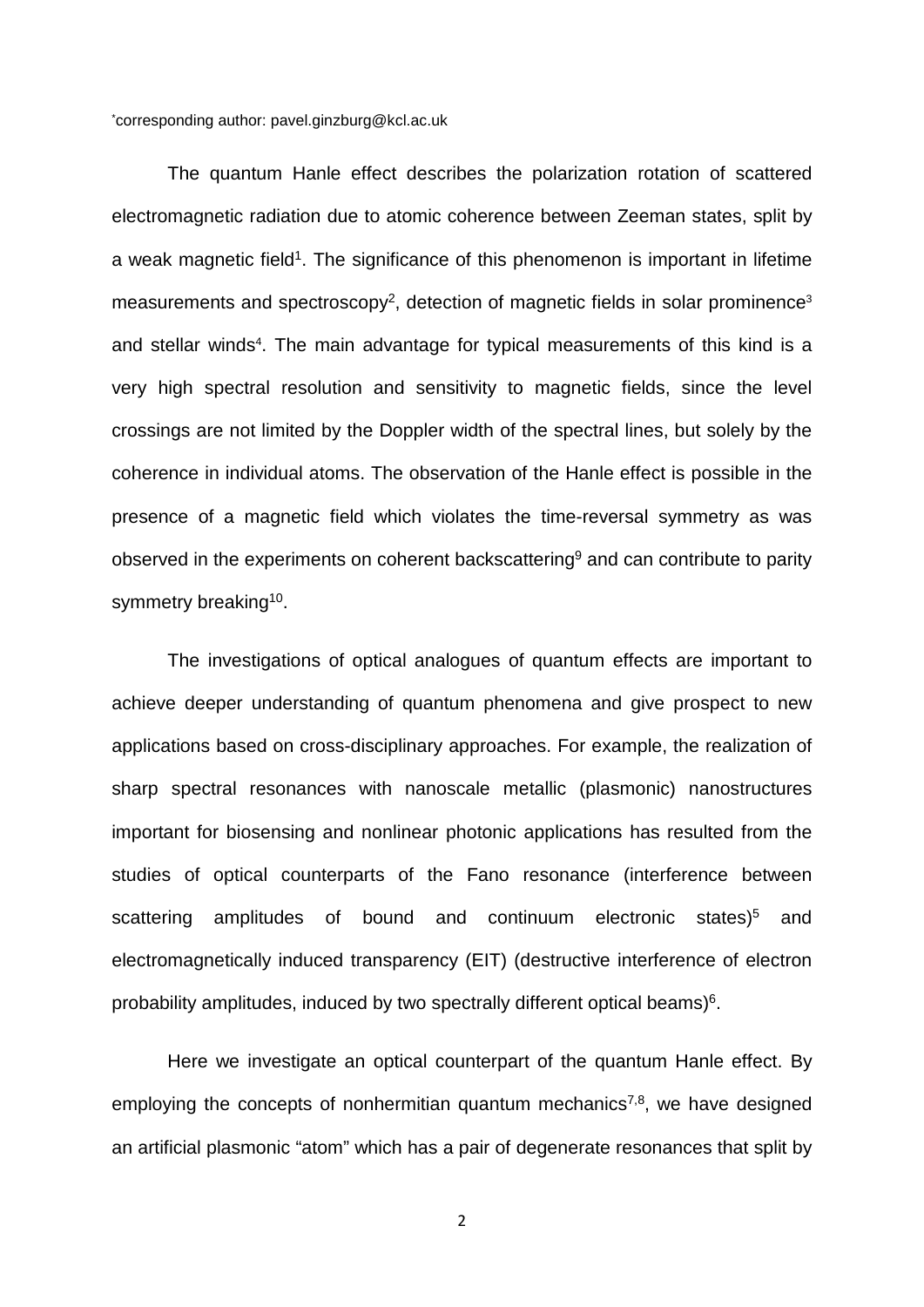broken time-reversal symmetry due to the presence of loss. This is a complete optical analogue of the atomic system where initially degenerate atomic states are split when the time-reversal symmetry is broken by the magnetic field<sup>1</sup>. Twodimensional (2D) arrays of these particles can form a new artificial material (metamaterial) with extremely efficient optical activity.

Metamaterials provide vast opportunities to manipulate light beams in an uncommon way<sup>11</sup>, promising a wide range of potential applications such as cloaking  $12,13$  and perfect lensing<sup>14</sup> based on negative index of refraction. In the optical range, the properties of metamaterials rely on plasmonic effects 11. In this work we will employ the localized surface plasmon (LSP) resonances supported by metal nanoparticles made of noble metals<sup>15</sup>. These resonances are solely determined by the particle's shape and surrounding environment and can be engineered and tuned to the desired frequency<sup>16–18</sup>.

The basic scheme of the Hanle effect is represented in Fig. 1(a-b). Linearly polarized light, being a superposition of left and right circular polarizations, excites coherently the p-orbitals of an atom, conserving the total angular momentum. The degeneracy between p-states [Fig. 1(a)] could be removed by an applied static magnetic field [Fig 1(b)]. The excited p-states evolve in time with slightly dissimilar time constants, adding different phases for opposite circular polarizations and, as a consequence, resulting in polarization-unpreserved light scattering. The polarization of the scattered light depends then on the strength of the magnetic field. The plasmonic "atom level" diagram of our optical analogue is shown in Fig. 1(c-d). The vacuum state (|vac>) is analogous to the ground state of an atom, while the degenerate (in frequency) LSP resonances represent the p-orbitals of this atom and are marked as  $|H$  and  $|V$  on the diagram  $[F]$  ig. 1(c)]. The degeneracy of this LSP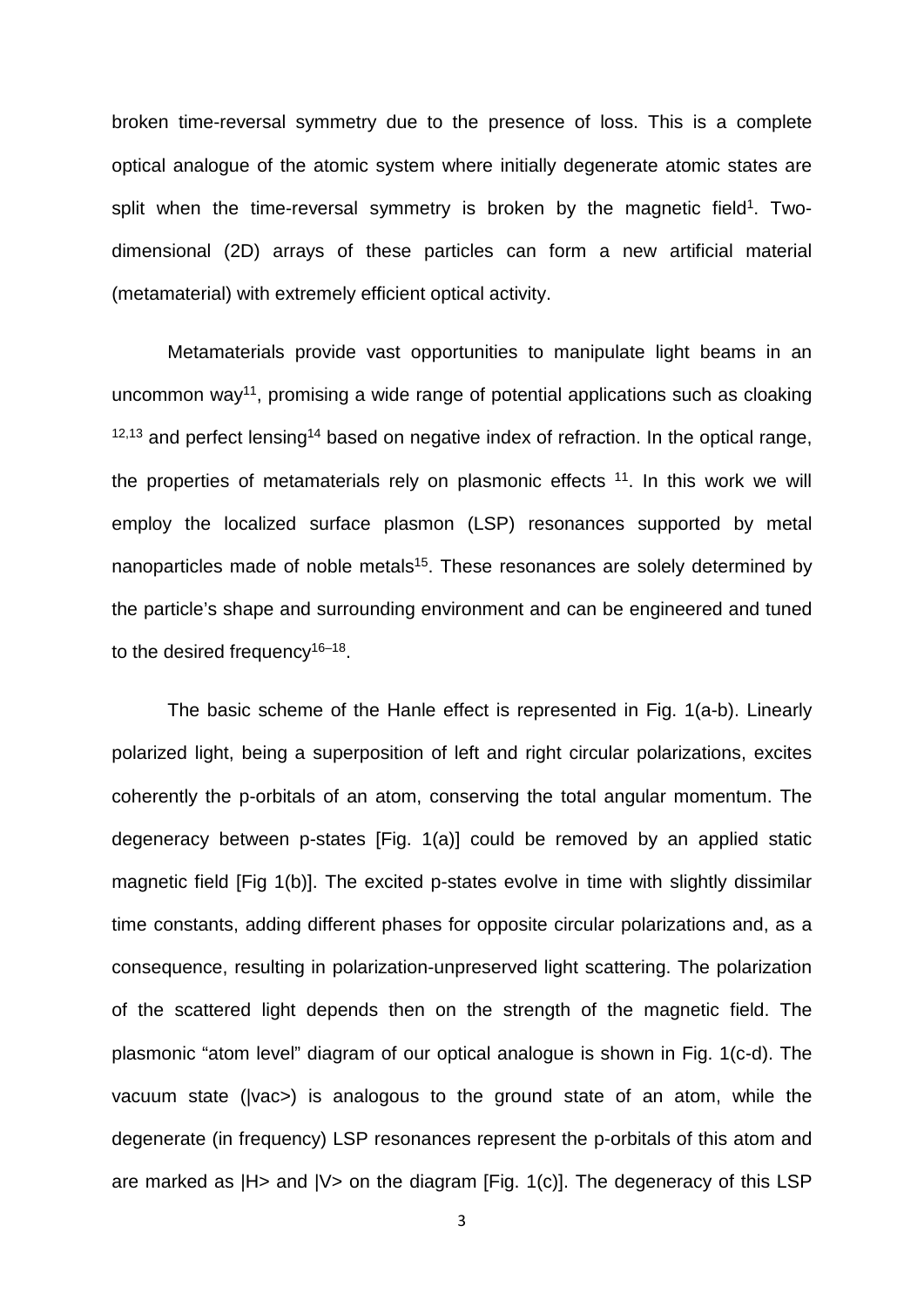states can be removed by dissipative coupling in the presence of nonuniform loss [Fig. 1(d)], resulting in the shift of LSP resonances with respect to each other, as will be shown below.

The nanoparticle analysed in this work has been taken to be a metallic cross that has two degenerate dipolar LSP resonances, corresponding to horizontal (|H>) and vertical (|V>) polarisations, respectively. This particle is used as the unit cell of the array depicted in Fig. 1(e), and it represents the above description when  $\epsilon_{im}=0$ . In this degenerate case, the polarisation of the normally incident light on the nanostructure will not change. In principle, degeneracy may take place between plasmonic resonances of any order and could lead to interesting interplay and time evolution<sup>19</sup>. The degeneracy between the LSP resonances can be removed by introduction of losses (imaginary part of permittivity  $\epsilon_{im} \neq 0$ ) in some places near the cross arms. Such plasmonic nanoparticle with non-degenerate |H> and |V> states coherently scatters a fraction of the incident linearly polarised light into the orthogonal polarization state. Thus, the polarisation of the scattered light will depend on the "splitting" of the LSP states governed by the loss—in analogy to the polarisation state of light scattered by atoms in the quantum Hanle effect depending on the splitting of atomic levels governed by magnetic field.

To analyze the loss-induced interplay and coupling between eigenmodes of the structure we developed a rigorous theoretical description using the non-Hermitian quantum mechanical approach to describe loss-induced coupling between LSP resonances <sup>7,8</sup>. Non-Hermitian formulation of quantum mechanics is especially useful in the description of dissipative systems helping to get rid of 'bath' degrees of freedom. Rigorously, probability conservation does not necessarily mean the hermicity of time-evolution operators, but just the combination of parity and time-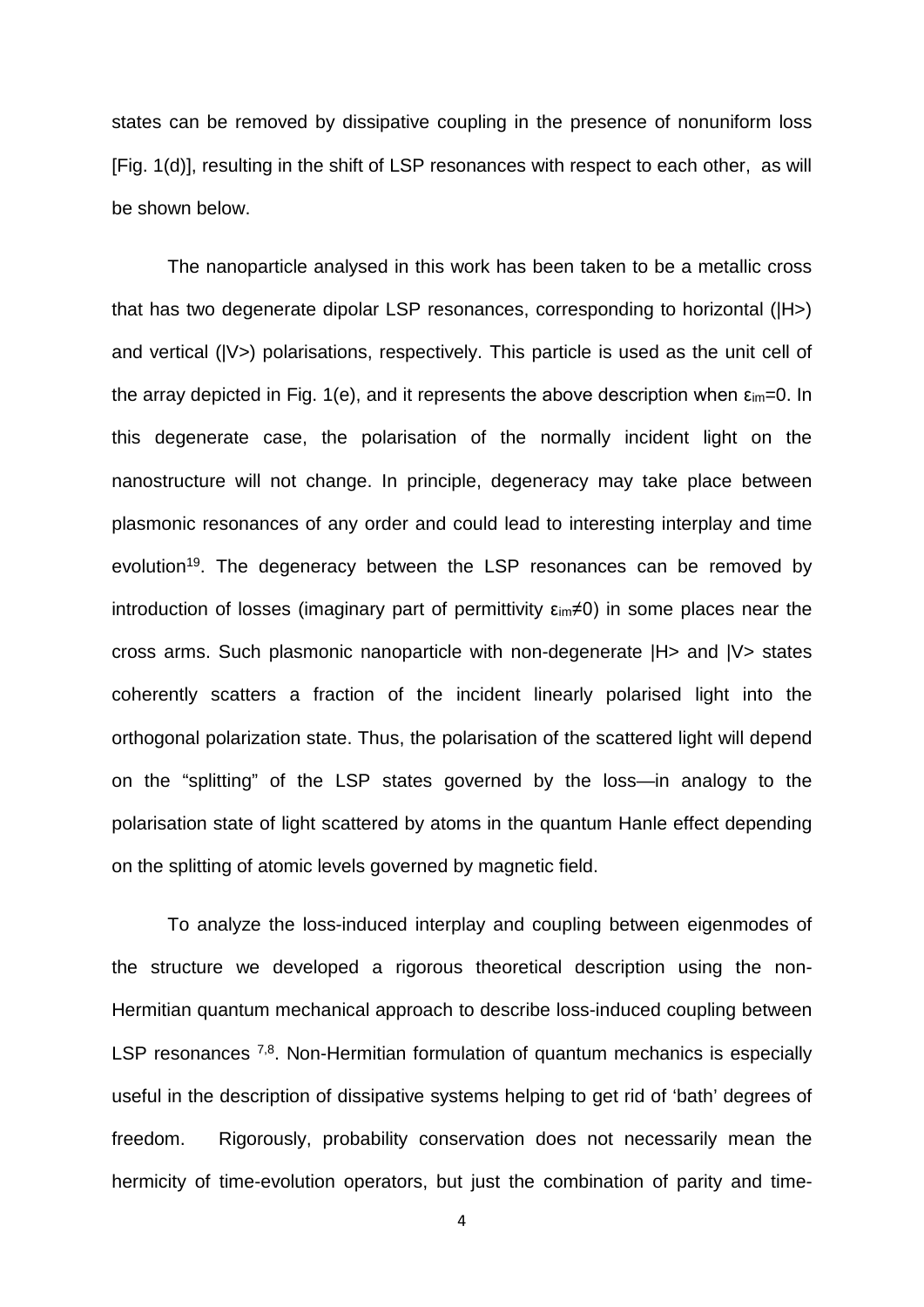reversal commutations with an appropriate Hamiltonian of the system. Interesting phenomena, such as higher harmonics generation<sup>20</sup> or unidirectional mode coupling in waveguide structures<sup>21</sup>, may be analyzed in terms of this nonhermitian formalism. For our plasmonic system –or any other electromagnetic system under consideration- the eigenmodes can be derived from the solution of the following master equations $22$ :

$$
\Theta \overrightarrow{H}(\overrightarrow{r}) = \left(\frac{\omega}{c}\right)^{2} \overrightarrow{H}(\overrightarrow{r})
$$

$$
\Theta \left(\overrightarrow{H}(\overrightarrow{r})\right) = \nabla \times \left[\frac{1}{\varepsilon(\overrightarrow{r}, \omega)} \nabla \times \overrightarrow{H}(\overrightarrow{r})\right]
$$
(1)

where  $\vec{H}(\vec{r})$  is the magnetic field of the mode,  $\omega$  is the angular frequency, c is the speed of light in vacuum, and  $\varepsilon(\vec{r},\omega)$  is the position and frequency dependent dielectric constant. If both dispersion and absorption of the medium are neglected, the above defined Θ -operator is Hermitian and forms a complete orthogonal set of eigenmodes  $\{\overrightarrow{H}(\overrightarrow{r})\}$ . Nevertheless, for certain problems (e.g. lasers, optical amplifiers or lossy structures), even if a single frequency is considered, the dielectric permittivity is a complex number and the Θ -operator in not Hermitian anymore. However, it is always possible to decompose it into a sum of Hermitian and anti-Hermitian parts as follows: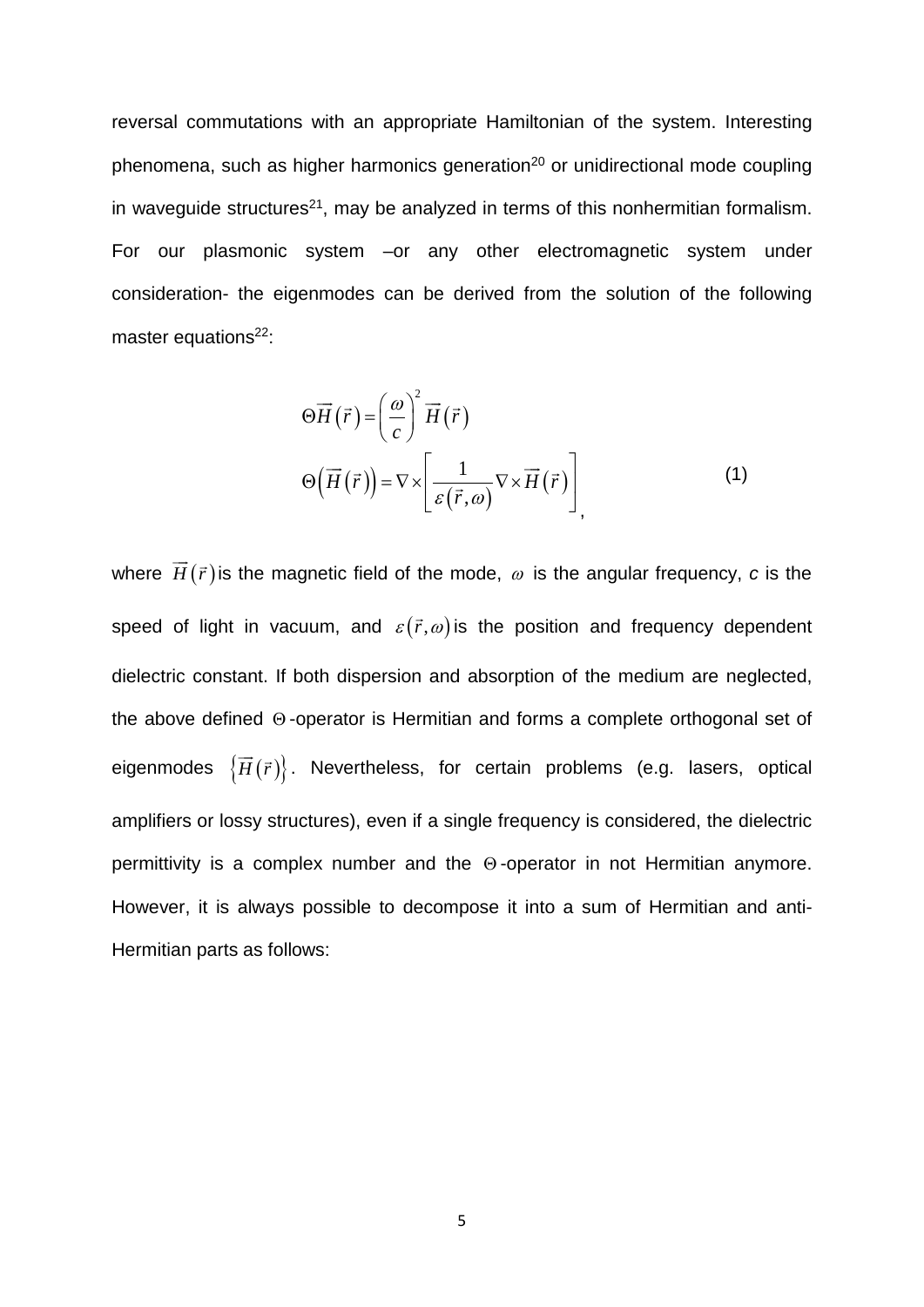$$
\Theta\left(\overrightarrow{H}(\overrightarrow{r})\right) = \Theta_{H}\left(\overrightarrow{H}(\overrightarrow{r})\right) + \Theta_{A}\left(\overrightarrow{H}(\overrightarrow{r})\right)
$$
  
\n
$$
\Theta_{H}\left(\overrightarrow{H}(\overrightarrow{r})\right) = \nabla \times \left[\frac{\varepsilon_{r}(\overrightarrow{r}, \omega)}{\varepsilon_{r}^{2}(\overrightarrow{r}, \omega) + \varepsilon_{im}^{2}(\overrightarrow{r}, \omega)} \nabla \times \overrightarrow{H}(\overrightarrow{r})\right]
$$
  
\n
$$
\Theta_{A}\left(\overrightarrow{H}(\overrightarrow{r})\right) = -i \nabla \times \left[\frac{\varepsilon_{im}(\overrightarrow{r}, \omega)}{\varepsilon_{r}^{2}(\overrightarrow{r}, \omega) + \varepsilon_{im}^{2}(\overrightarrow{r}, \omega)} \nabla \times \overrightarrow{H}(\overrightarrow{r})\right]
$$
\n(2)

where  $\Theta$ <sub>*H*</sub> and  $\Theta$ <sub>A</sub> are the Hermitian and anti-Hermitian operators and  $\varepsilon(\vec{r},\omega) = \varepsilon_r(\vec{r},\omega) + i\varepsilon_{im}(\vec{r},\omega)$ .  $\Theta_H$  provides an orthogonal set of eigenmodes spanning the entire electromagnetic space.

In the following we have considered (for the sake of simplicity) only two modes |a> and |b>, investigating their coupling originating from the presence of loss or gain  $(\Theta_A \neq 0)$ . The total magnetic field is given by the sum of individual modes:

$$
\overrightarrow{H}(\overrightarrow{r}) = a(t)\overrightarrow{H_a}(\overrightarrow{r})e^{i\omega t} + b(t)\overrightarrow{H_b}(\overrightarrow{r})e^{i\omega t}, \qquad (3)
$$

where  $a(t)$  and  $b(t)$  are the complex time-dependent amplitudes of each mode. In the case of small imaginary part of the permittivity  $(\varepsilon_r(\vec{r},\omega) \Box \varepsilon_{\text{im}}(\vec{r},\omega))$ , the time evolution can be obtained in the slowly varying amplitudes  $(a(t), b(t))$  approximation by inserting Eq.3 into Eq.2 and taking into account the orthogonality of the field components (  $\left[H_i^{*}(\vec{r})\cdotp\overline{H}_i(\vec{r})d^3\right]$  $2\mu$ <sub>0</sub>  $\int \overrightarrow{H_{i}}(\vec{r})\cdot\overrightarrow{H_{j}}(\vec{r})d^{3}\vec{r} = \frac{h\omega}{2\mu_{0}}\delta_{ij}$  $\overrightarrow{H_i^*}(\vec{r})\cdot\overrightarrow{H_i}(\vec{r})d^3\vec{r}=\frac{\hbar\omega}{2}\delta_{ii}$ ):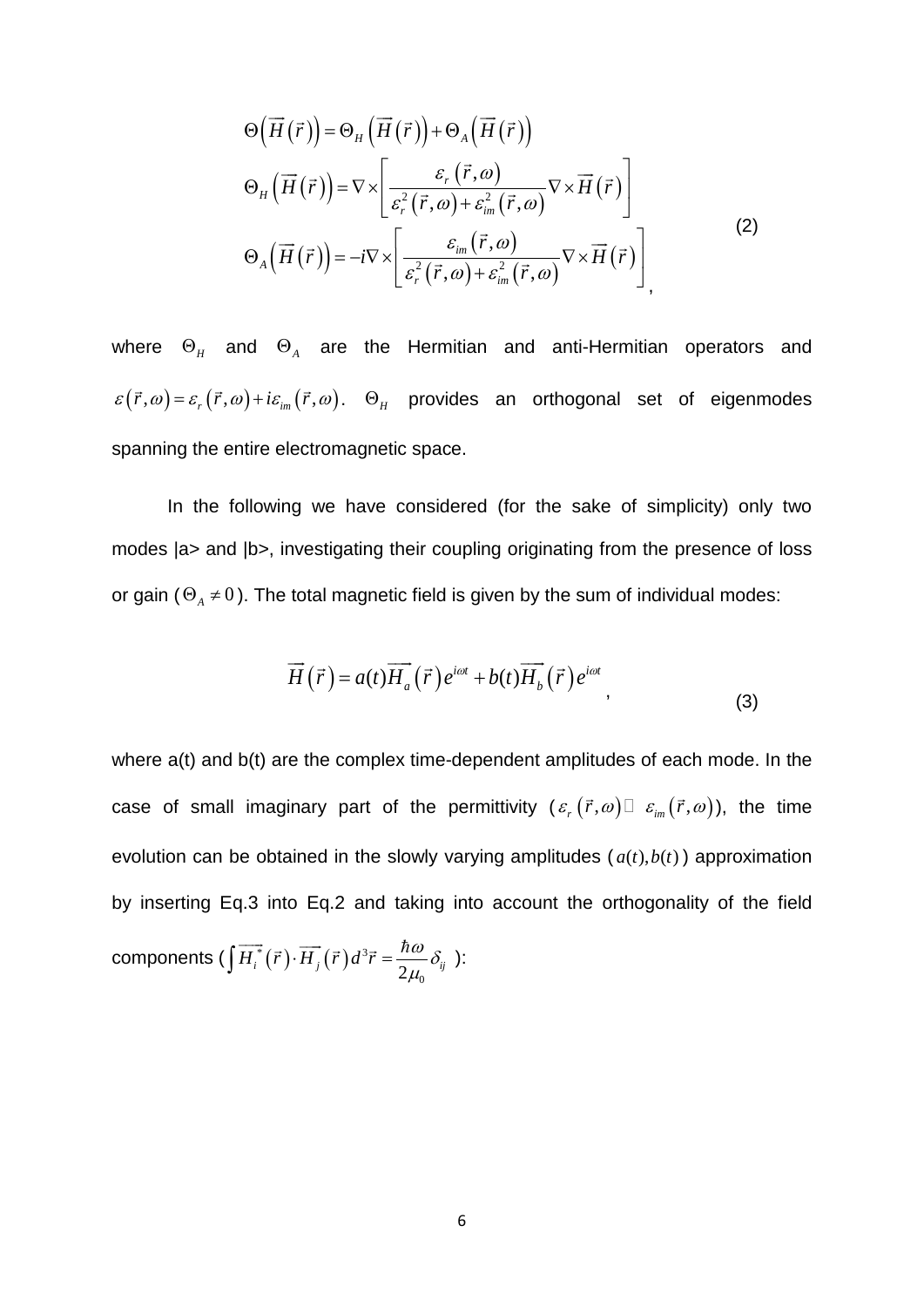$$
\frac{da(t)}{dt} = -\xi_a a(t) - \xi_{ab} b(t)
$$
\n
$$
\xi_a = \frac{\varepsilon_0}{\hbar} \int \varepsilon_{im}(\vec{r}) \overline{E_a^*}(\vec{r}) \overline{E_a}(\vec{r}) d^3 \vec{r}
$$
\n
$$
\xi_{ab} = \frac{\varepsilon_0}{\hbar} \int \varepsilon_{im}(\vec{r}) \overline{E_a^*}(\vec{r}) \overline{E_b}(\vec{r}) d^3 \vec{r}
$$
\n(4)

where  $\overrightarrow{E_i}(\vec{r})$  is the electric field corresponding to the j-th mode and  $\hbar$  is the Plank constant. A similar equation may be obtained for the amplitude of the mode  $b(t)$ .

As can be seen from Eq. 4, the coupling between the two modes is given by an overlap integral weighed by the space-dependent imaginary part of the permittivity. For structures with high symmetry and uniform losses, the coupling coefficients between two modes will be identically zero. However, the situation will be completely different if the medium is not uniformly lossy (e.g., selectively doped dielectric substrate or electrically or optically induced loss or gain). The loss-induced coupling will cause the removal of the degeneracy and will lead to the modification of the polarisation state of scattered light (Fig. 1(d)).

In order to validate the analytical results, we have numerically simulated gold nano-crosses on a silica substrate, surrounded by a host dielectric medium. This surrounding material has been chosen to be selectively lossy only in one quarter of space (Fig. 1(e)). The metallic particles were distributed in an ordered array with 600 nm periodicity, forming a 2D planar metamaterial structure in order to enhance the overall optical response. The particle dimensions (marked on Fig. 1(e)) were taken to be  $w = 100$  nm,  $t = 20$  nm, and  $l = 400$  nm. The refractive index of the substrate, as well as embedding dielectric is 1.45, while the losses in one quarter of the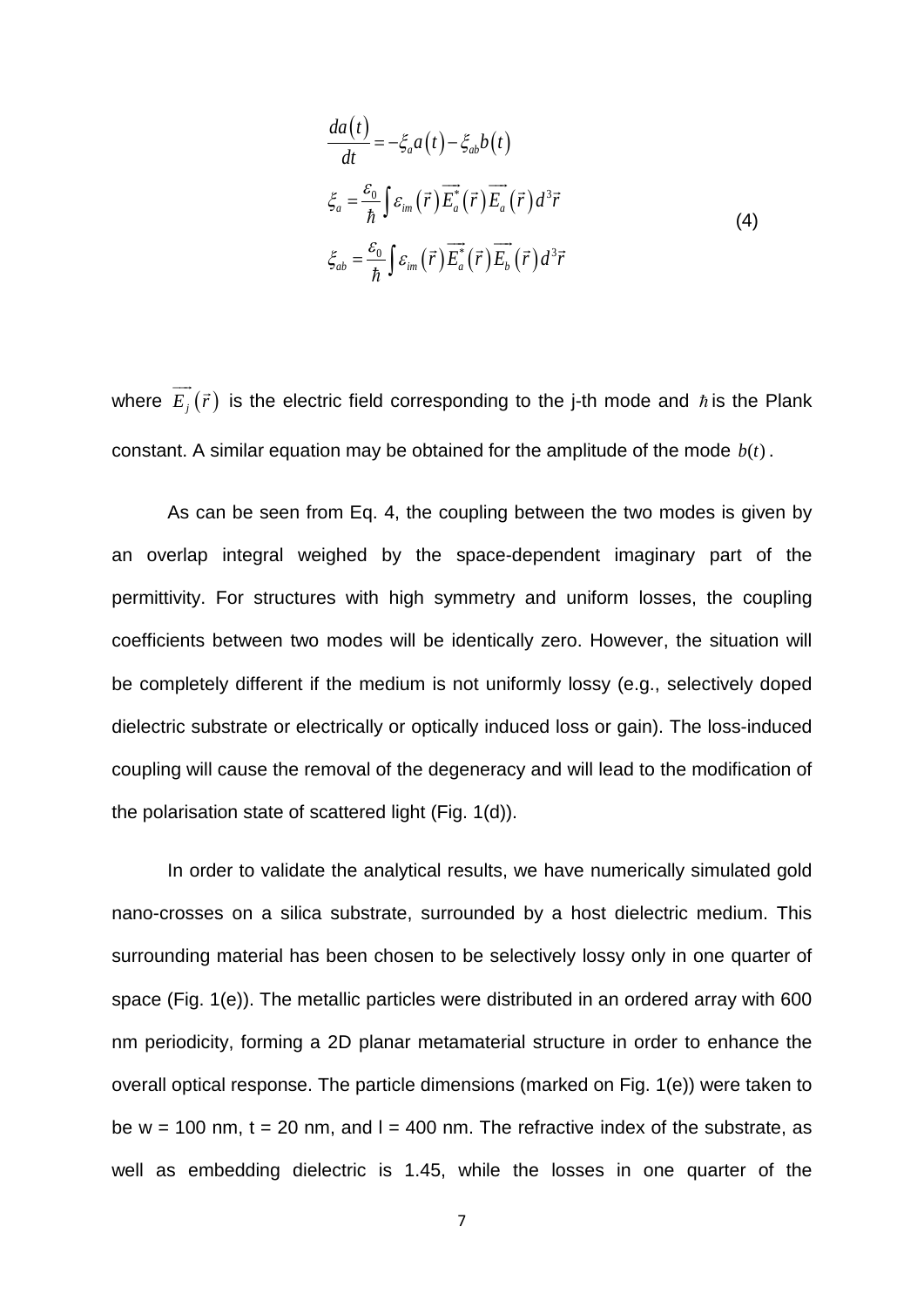embedding dielectric are subject to changes. A Drude model fit for gold was chosen for the particle's material<sup>23</sup>.

The numerical experiment was performed in the frequency domain using the commercial software CST Microwave StudioTM with periodic boundary conditions. The normalized transmission spectra for amplitudes (upper set of curves in Fig. 2(a)) are shown for the metamaterial with different losses of the dielectric patch (Fig. 1 (e)). With the increased loss, the LSP resonances exhibit broadening as expected. The level splitting between  $|H>$  and  $|V>$  states cannot be observed in these transmission spectra due to the natural broadening of the resonances. The width of the resonances is determined by the coefficients  $\xi$ <sub>a</sub> and  $\xi$ <sub>b</sub> (Eq. 4) which depend on both metal and dielectric losses, while the level splitting is defined by the coupling coefficient -  $\xi_{ab}$ . Assuming a passive environment  $(\varepsilon_{im}(\vec{r}) > 0)$ , the weighted Hermitian inner product over *L2* metric space may be defined, and the following Cauchy-Schwarz inequality will hold

$$
\xi_a \xi_b \ge \left| \xi_{ab} \right|^2 \tag{5}
$$

This implies that in this system the broadening of the resonances with the loss increase will always be greater than the splitting, preventing the direct observation of the splitting of the resonances. This is in striking contrast with the plasmonic analogues of EIT<sup>6</sup>, where the splitting is larger than the resonance width. In our case the coupling takes place between two "bright" modes while a "dark" (with narrow linewidth) mode is generally used for EIT. The splitting can be observed, however, if we consider the transmission spectra for the two uncoupled supermodes of the unit cell, |V>+|H> and |V>-|H>, which result from the coupling of |H> and |V>. These two

 $\cdot$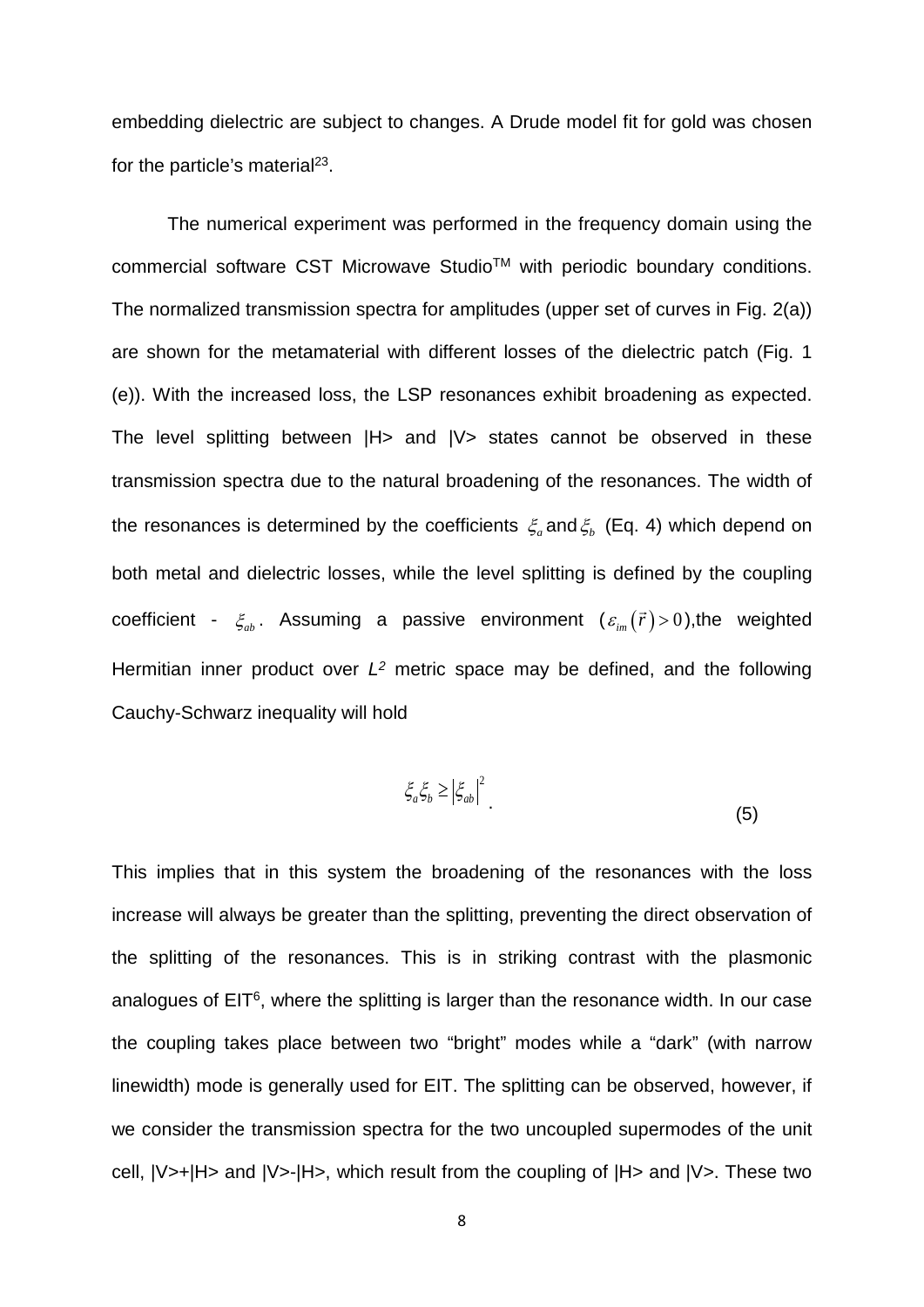supermodes can be excited independently using incident diagonal polarizations, for which two different resonances in the transmission spectra can be seen (Fig. 2(c)), with no polarization conversion between them. We see in Fig. 2(c) that the splitting of the two supermodes increases with the losses, as predicted by our model.

The lower set of curves in Fig. 2(a) shows the conversion efficiency of the polarization defined as the ratio of the square root of intensity of V-polarized (scattered) to H-polarized (incident) fields. The overall conversion efficiency is reaching 10% in the vicinity of the LSP resonance and may be improved by increasing losses (Fig. 2b).

The steady state behaviour of the system may be analyzed in terms of 'rate equations' following the energy diagram in Fig. 1(d). The mode population of the vertical (V) resonance under the incident horizontal (H-polarized) field is obtained as:

$$
V = \kappa \frac{\xi_{ba} \left( \gamma_{V,rad} + \gamma_{V,dis} \right) \left( \gamma_{H,rad} + \gamma_{H,dis} \right)}{\xi_{ba} \xi_{ab} \left( \gamma_{V,rad} + \gamma_{V,dis} \right) \left( \gamma_{H,rad} + \gamma_{H,dis} \right) - 1} E \approx
$$
\n
$$
\approx -\kappa \xi_{ba} \left( \gamma_{V,rad} + \gamma_{V,dis} \right) \left( \gamma_{H,rad} + \gamma_{H,dis} \right) E \tag{6}
$$

where E is the input H-polarized field amplitude and  $\gamma_V = \gamma_{V,rad} + \gamma_{V,dis}$ , being  $\gamma_{V,rad}$ and  $\gamma_{v,dis}$  the radiative and nonradiative (dissipative) lifetimes, respectively. In the approximation made in Eq. 5, we assumed that the inter-mode coupling ( $\xi_{ab}$ ) is small compared to the overall damping coefficient which is proportional to  $\zeta_a$  and  $\zeta_b$  (Eq. 4). The far-field intensity of light with the rotated polarization is proportional to  $V/\gamma_{V,rad}$ . The behaviour of the conversion efficiency with  $\xi_{ab}$ , predicted to be linear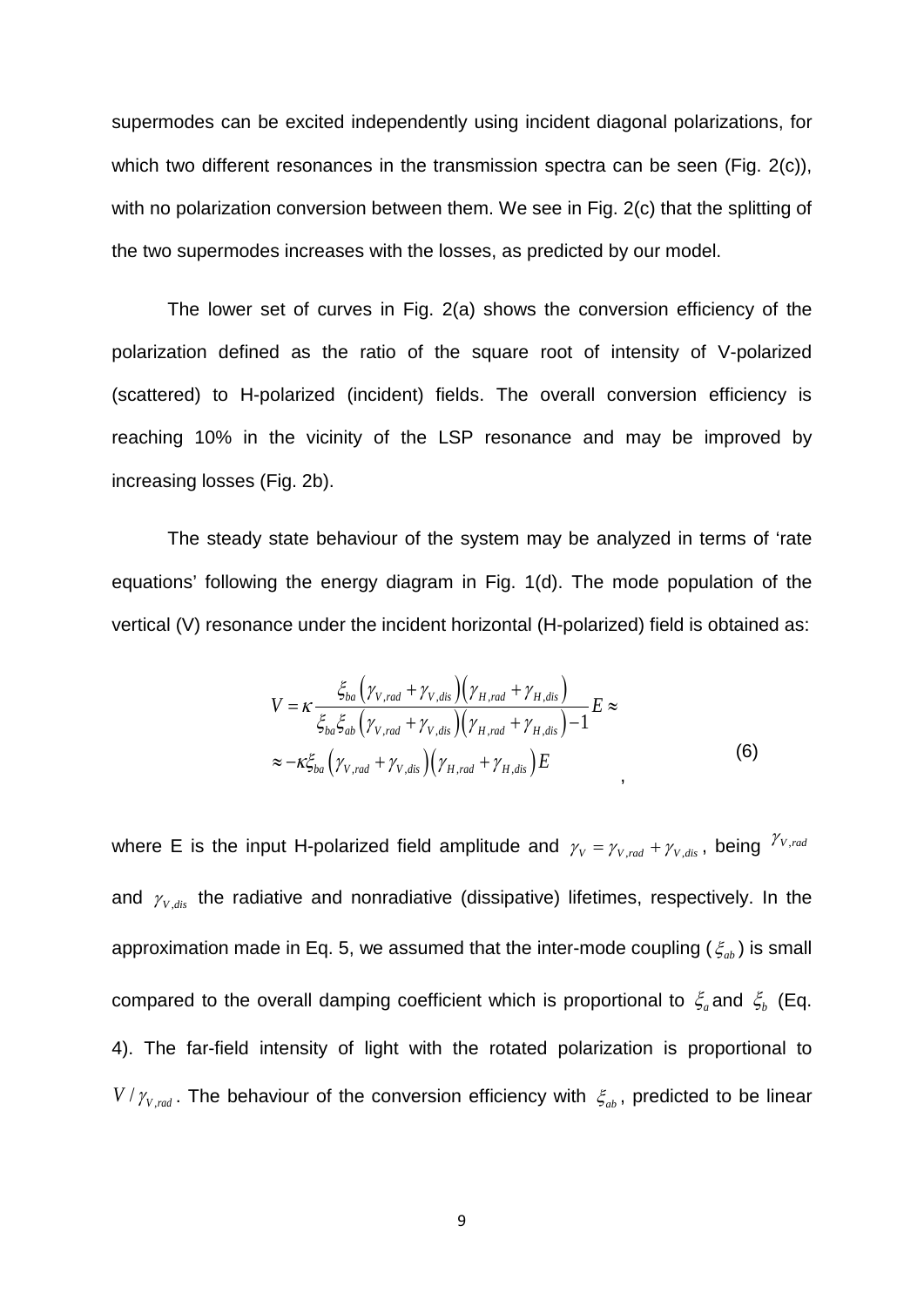by Eq. 6, is verified by the numerical experiment for small losses where Eq. (6) is valid, and deviates slightly from linear dependence at larger losses (Fig. 2(b)).

It is interesting to consider the effect that this structure has on incident circular polarization. The output transmitted polarization (the amplitude ratio and the phase difference between the vertical and horizontal components) is plotted in Fig. 3(a), both for incident right- and left-handed circular polarization. We see that elliptical polarization is transmitted near the resonance. The reflected polarization is also elliptical (Fig 3(b)). The degree of elipticity also depends on how close the wavelength of the incident light is to the plasmonic resonances and on the loss.

We have introduced an analogue of the quantum Hanle effect in artificial plasmonic molecules. Ordered arrays of artificial molecules are shown to form a metamaterial with extraordinary pronounced circular birefringence and optical activity induced by loss-coupled polarisation states. The efficient control of the polarization state of light can be achieved using this effect in subwavelength thick slabs in both reflection and transmission geometries. Polarization manipulation by 2D optically active artificially structured media has been previously demonstrated in several configurations, such as planar arrays of subwavelength gammadions $24$ , spiral bull-eye structures<sup>25</sup>, and 3D metamaterials<sup>26</sup>. The use of the loss-coupled states open the possibility to build metamaterial components for active control of the reflected or transmitted light polarization if the nonuniform loss can be selectively induced by external stimuli, such as thermal, electric or optical signals. If turned around, the effect can be used for measurements of local absorption (or gain) in metamaterials via polarization measurements or indeed in sensing applications for analytes introducing optical loss. Understanding of spatially nonuniform loss/gain coupling is imperative also for the development of loss-compensation and gain in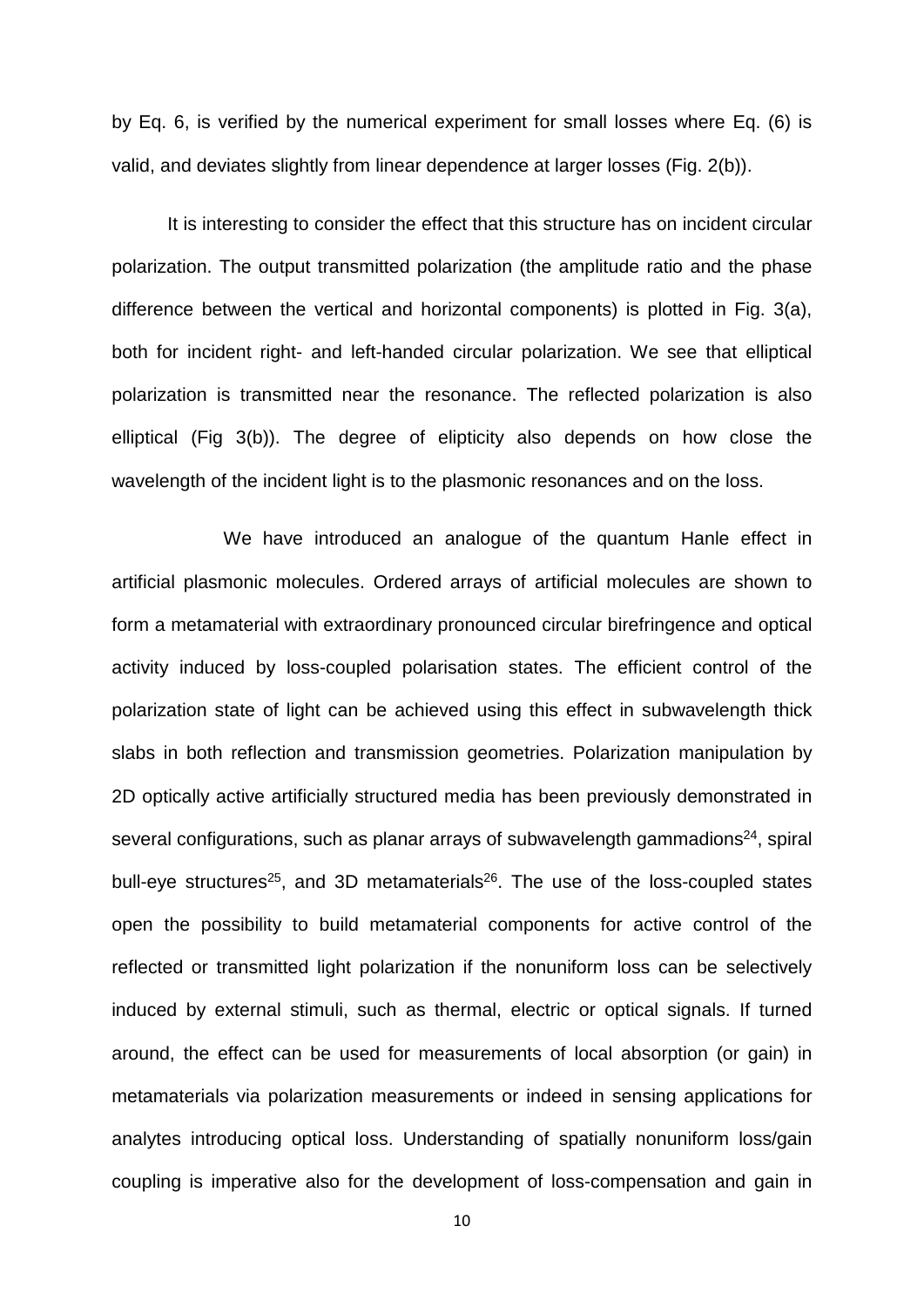metamaterials, where loss may result in additional and sometimes undesirable effects. From the fundamental point of view, the proposed general formalism for dissipative level crossing by employing the non-Hermitian effects in metamaterials may be used to analyse and design new effects in plasmonic systems where metal loss is intrinsically present.

**Acknowledgments.** This work has been supported in part by EPSRC (UK). P. Ginzburg acknowledges Royal Society for a Newton International Fellowship. F. J. Rodríguez-Fortuño acknowledges support from grant FPI of GV and the Spanish MICINN under contracts CONSOLIDER EMET CSD2008-00066 and TEC2011- 28664-C02-02.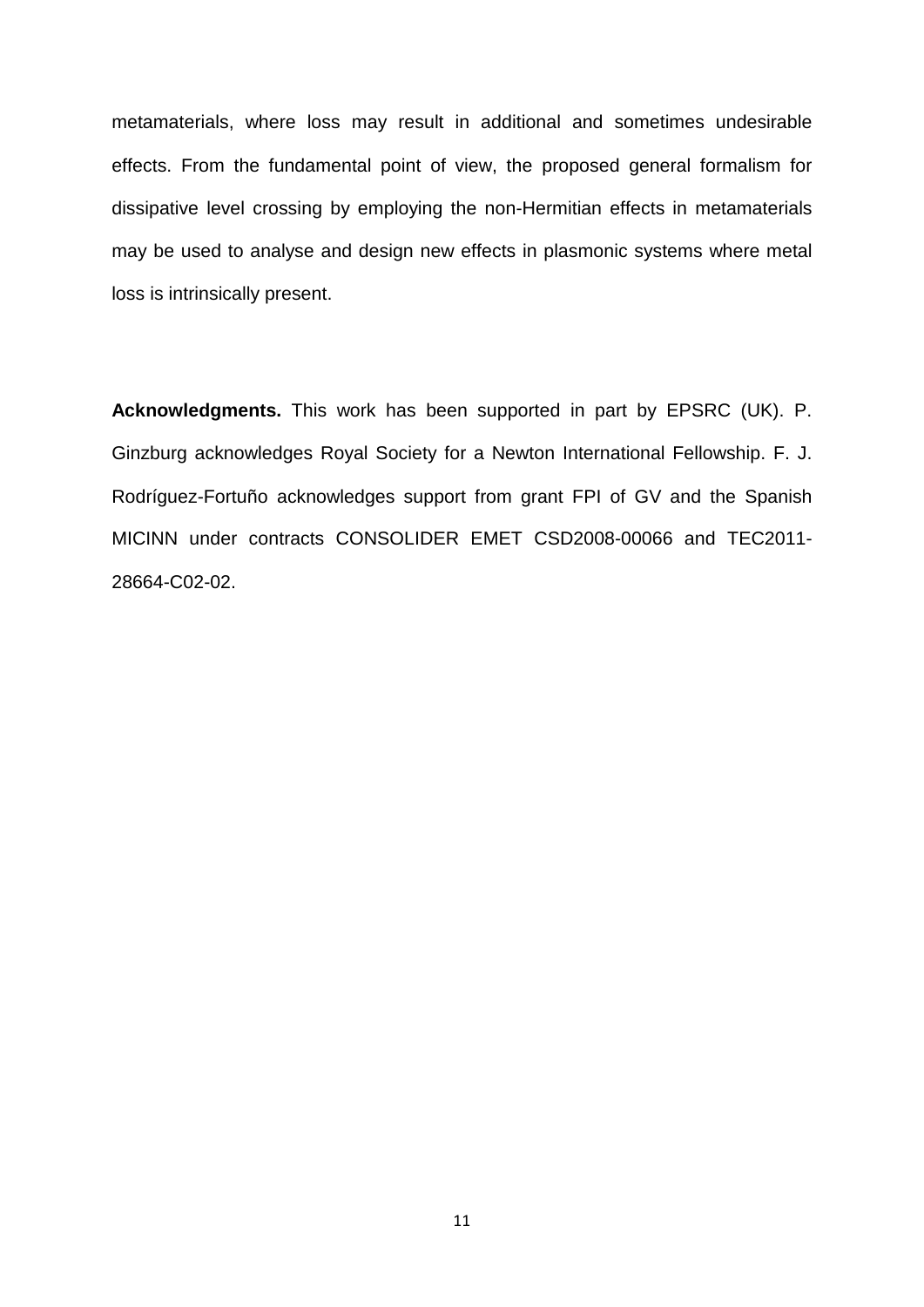## Figure Captions

Figure 1. **Quantum Hanle effect and its plasmonic analogue**. (a-b) Basic level structure of 'traditional' Hanle effect (a) without and (b) with an applied magnetic field to break time symmetry. (c-d) Optical counterpart of the Hanle effect in an artificial plasmonic molecule: (c) Degenerate resonances in the symmetric particle and (d) dissipative coupling of the resonances |H> and |V> (top) and its equivalent scenario of the splitting into two supermodes |V>+|H> and |V>-|H> (bot). (e) Schematic of the metamaterial unit cell for the observation of the Hanle effect analogue: a metal nanocross on a substrate, with an embedding dielectric, one quarter of which will have the imaginary part of the permittivity subject to changes.

Figure 2. **Spectral response and polarization conversion.** (a) (upper set of curves) S-parameter transmission spectra, (lower curves) polarization conversion efficiency, defined as the s-parameter transmission from the input to the orthogonal polarization at the output. The different loss values for one quarter of the embedding dielectric appear at the legends. (b) Polarization conversion efficiency as a function of induced losses. (c) Transmission spectra for the two incident diagonal polarization exciting the two uncoupled supermodes of the structure, showing the increased splitting for higher loss values of the dielectric patch. In all the spectral figures, the transmission s-parameter is plotted, defined as  $S_T = ( E_{out} / \sqrt{n_s} ) / ( E_{in} / \sqrt{n_0} )$  where  $n_s$ and  $\eta_0$  are the substrate and vacuum wave impedances, such that the power transmission is given by  $T = |S_T|^2$ . We use s-parameters rather than power transmission because, being proportional to the electric field amplitude, they are easily related to field polarization.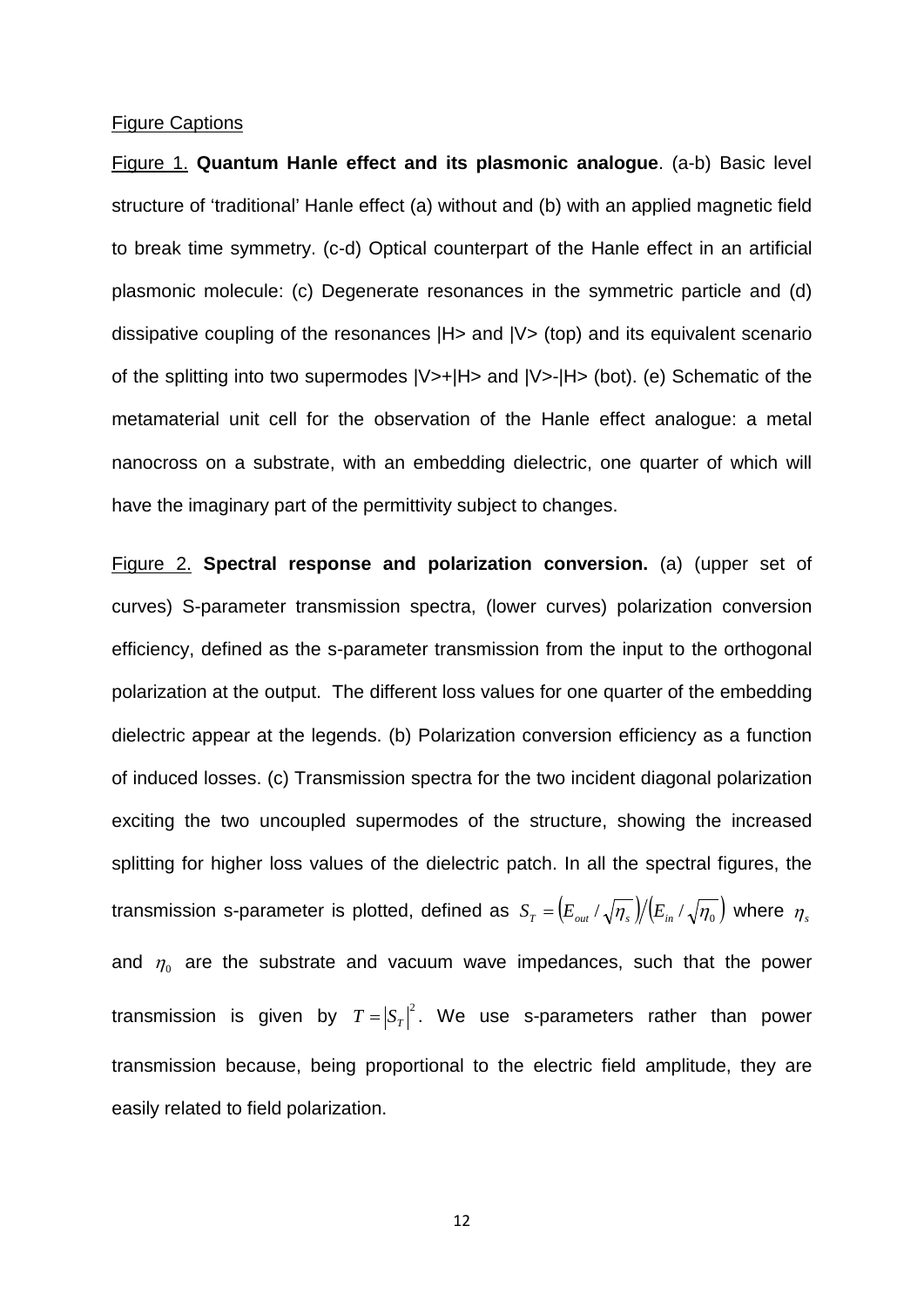Figure 3. **Effects on incident circular polarization.** Amplitude ratio (solid line) and phase difference (dashed line) of the vertical and horizontal (a) transmitted field components and (b) reflected field components, when the input plane wave is right or left-handed circularly polarized.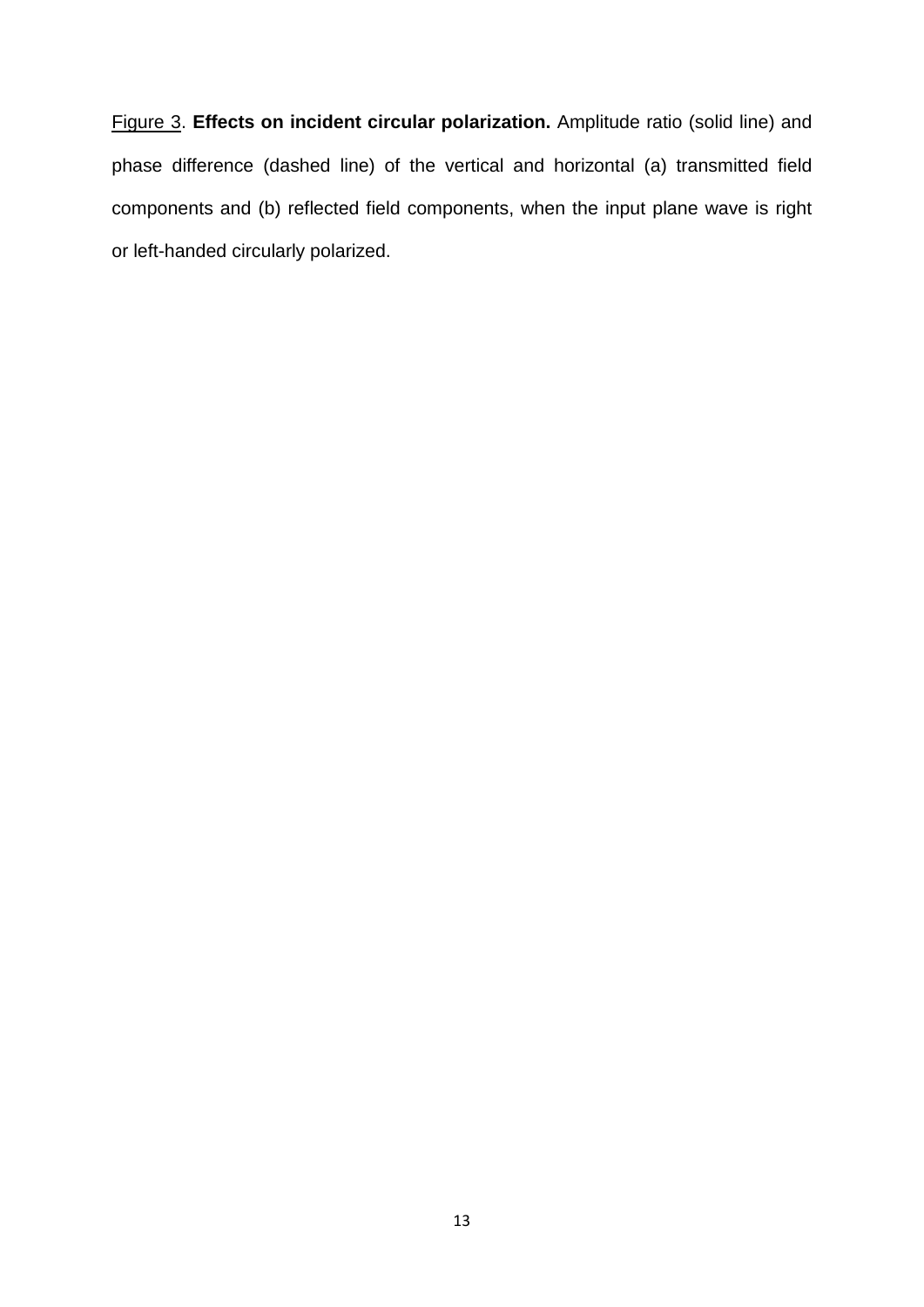## References

- 1. Hanle, W. Über magnetische Beeinflussung der Polarisation der Resonanzfluoreszenz. *Zeitschrift für Physik A Hadrons and Nuclei* **30**, 93–105 (1924).
- 2. Colegrove, F., Franken, P., Lewis, R. & Sands, R. Novel Method of Spectroscopy With Applications to Precision Fine Structure Measurements. *Physical Review Letters* **3**, 420–422 (1959).
- 3. Stenflo, J. O. The Hanle effect and the diagnostics of turbulent magnetic fields in the solar atmosphere. *Solar Physics* **80**, 209–226 (1982).
- 4. Ignace, R., Nordsieck, K. H. & Cassinelli, J. P. The Hanle Effect as a Diagnostic of Magnetic Fields in Stellar Envelopes. I. Theoretical Results for Integrated Line Profiles. *The Astrophysical Journal* **486**, 550–570 (1997).
- 5. Luk'yanchuk, B. *et al.* The Fano resonance in plasmonic nanostructures and metamaterials. *Nature materials* **9**, 707–15 (2010).
- 6. Liu, N. *et al.* Plasmonic analogue of electromagnetically induced transparency at the Drude damping limit. *Nature materials* **8**, 758–62 (2009).
- 7. Moiseyev, N. *Non-Hermitian Quantum Mechanics*. (Cambridge University Press: 2011).
- 8. Bender, C. M. Making sense of non-Hermitian Hamiltonians. *Reports on Progress in Physics* **70**, 947–1018 (2007).
- 9. Labeyrie, G. *et al.* Hanle Effect in Coherent Backscattering. *Physical Review Letters* **89**, (2002).
- 10. MacKintosh, F. & John, S. Coherent backscattering of light in the presence of time-reversal-noninvariant and parity-nonconserving media. *Physical Review B* **37**, 1884–1897 (1988).
- 11. Sarychev, A. K. & Shalaev, V. M. *Electrodynamics of Metamaterials*. (World Scientific: Singapore, 2007).
- 12. Schurig, D. *et al.* Metamaterial electromagnetic cloak at microwave frequencies. *Science* **314**, 977–80 (2006).
- 13. Cai, W., Chettiar, U. K., Kildishev, A. V. & Shalaev, V. M. Optical cloaking with metamaterials. *Nature Photonics* **1**, 224–227 (2007).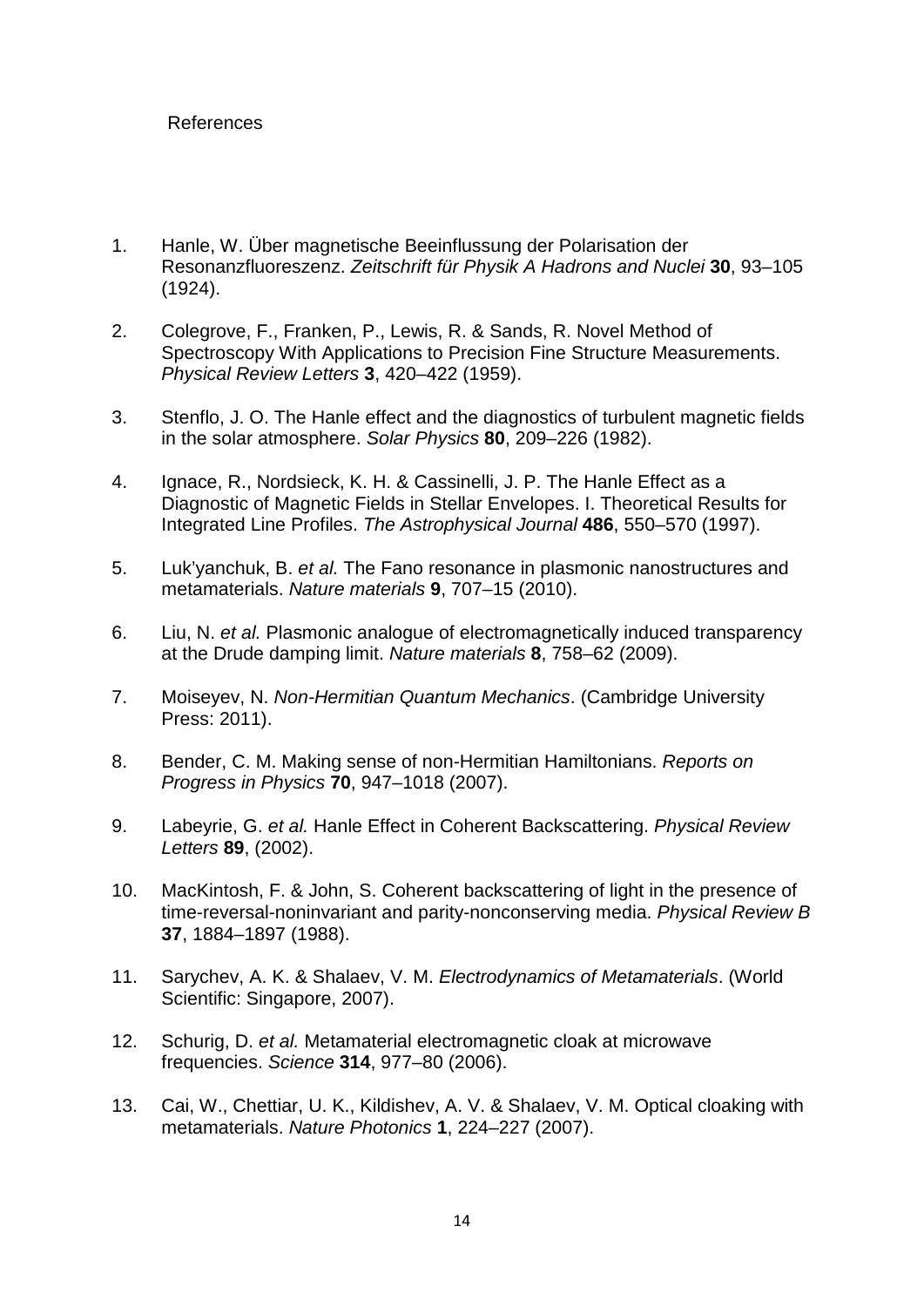- 14. Pendry, J. B. Negative Refraction Makes a Perfect Lens. *Physical Review Letters* **85**, 3966–3969 (2000).
- 15. Maier, S. A. *Plasmonics: Fundamentals and Applications*. (Springer: 2010).
- 16. Berkovitch, N., Ginzburg, P. & Orenstein, M. Concave plasmonic particles: broad-band geometrical tunability in the near-infrared. *Nano letters* **10**, 1405–8 (2010).
- 17. Prodan, E., Radloff, C., Halas, N. J. & Nordlander, P. A hybridization model for the plasmon response of complex nanostructures. *Science* **302**, 419–22 (2003).
- 18. Berkovitch, N., Ginzburg, P. & Orenstein, M. Nano-plasmonic antennas in the near infrared regime. *Journal of physics. Condensed matter : an Institute of Physics journal* **24**, 073202 (2012).
- 19. Ginzburg, P., Berkovitch, N., Nevet, A., Shor, I. & Orenstein, M. Resonances on-demand for plasmonic nano-particles. *Nano letters* **11**, 2329–33 (2011).
- 20. Gilary, I., Kaprálová-Žd'ánská, P. & Moiseyev, N. Ab initio calculation of harmonic generation spectra of helium using a time-dependent non-Hermitian formalism. *Physical Review A* **74**, (2006).
- 21. Ginzburg, P., Hayat, A., Vishnyakov, V. & Orenstein, M. Photonic logic by linear unidirectional interference. *Optics Express* **17**, 4251 (2009).
- 22. Joannopoulos, J. D., Johnson, S. G., Winn, J. N. & Meade, R. D. *Photonic Crystals: Molding the Flow of Light*. (Princeton University Press: 2008).
- 23. Johnson, P. B. & Christy, R. W. Optical Constants of the Noble Metals. *Physical Review B* **6**, 4370–4379 (1972).
- 24. Papakostas, A. *et al.* Optical Manifestations of Planar Chirality. *Physical Review Letters* **90**, (2003).
- 25. Drezet, A., Genet, C., Laluet, J.-Y. & Ebbesen, T. W. Optical chirality without optical activity: How surface plasmons give a twist to light. *Optics Express* **16**, 12559 (2008).
- 26. Zhao, Y. & Alù, A. Manipulating light polarization with ultrathin plasmonic metasurfaces. *Physical Review B* **84**, (2011).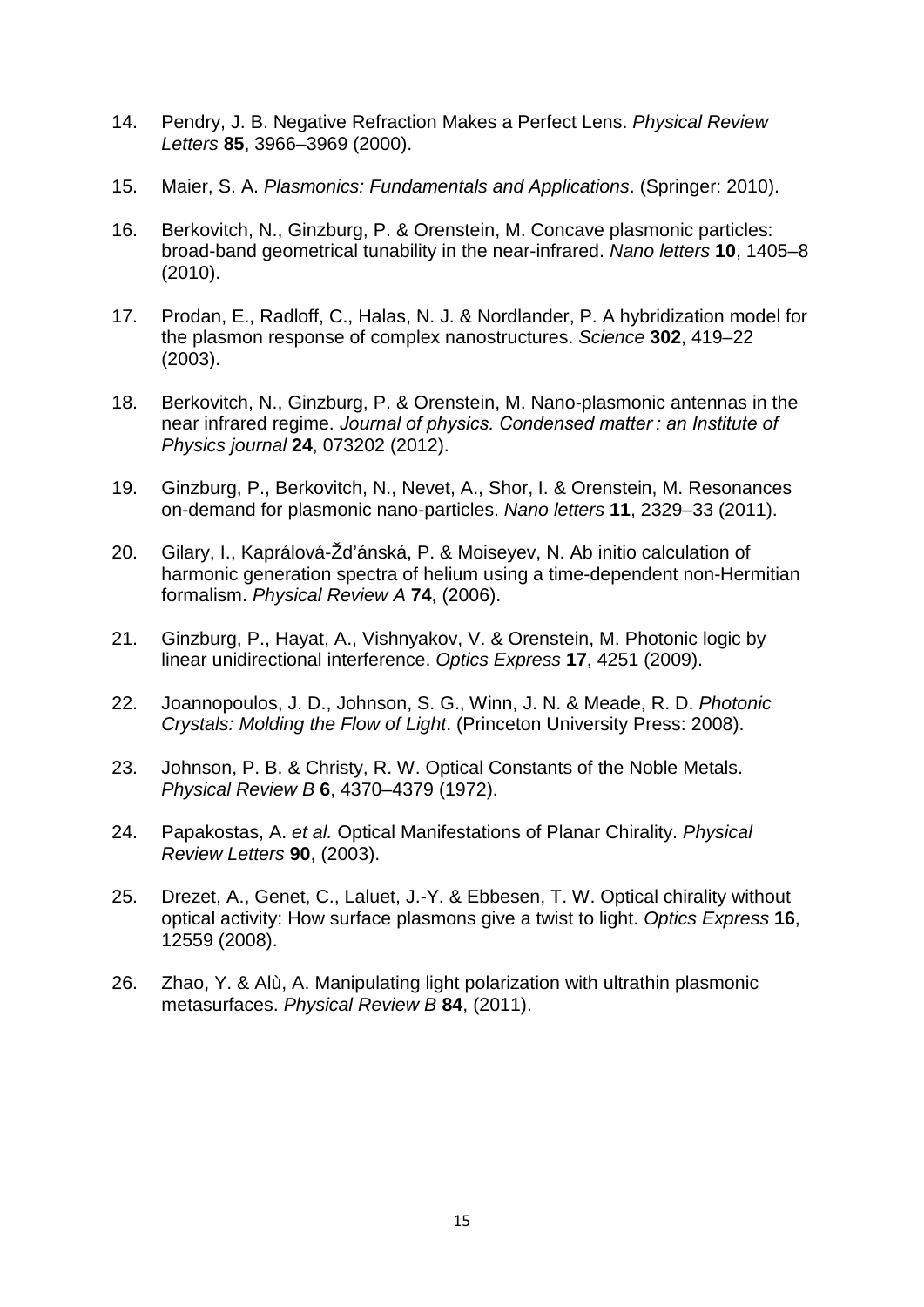

Figure 1. **Quantum Hanle effect and its metamaterial analogue**.

(this is a double column figure)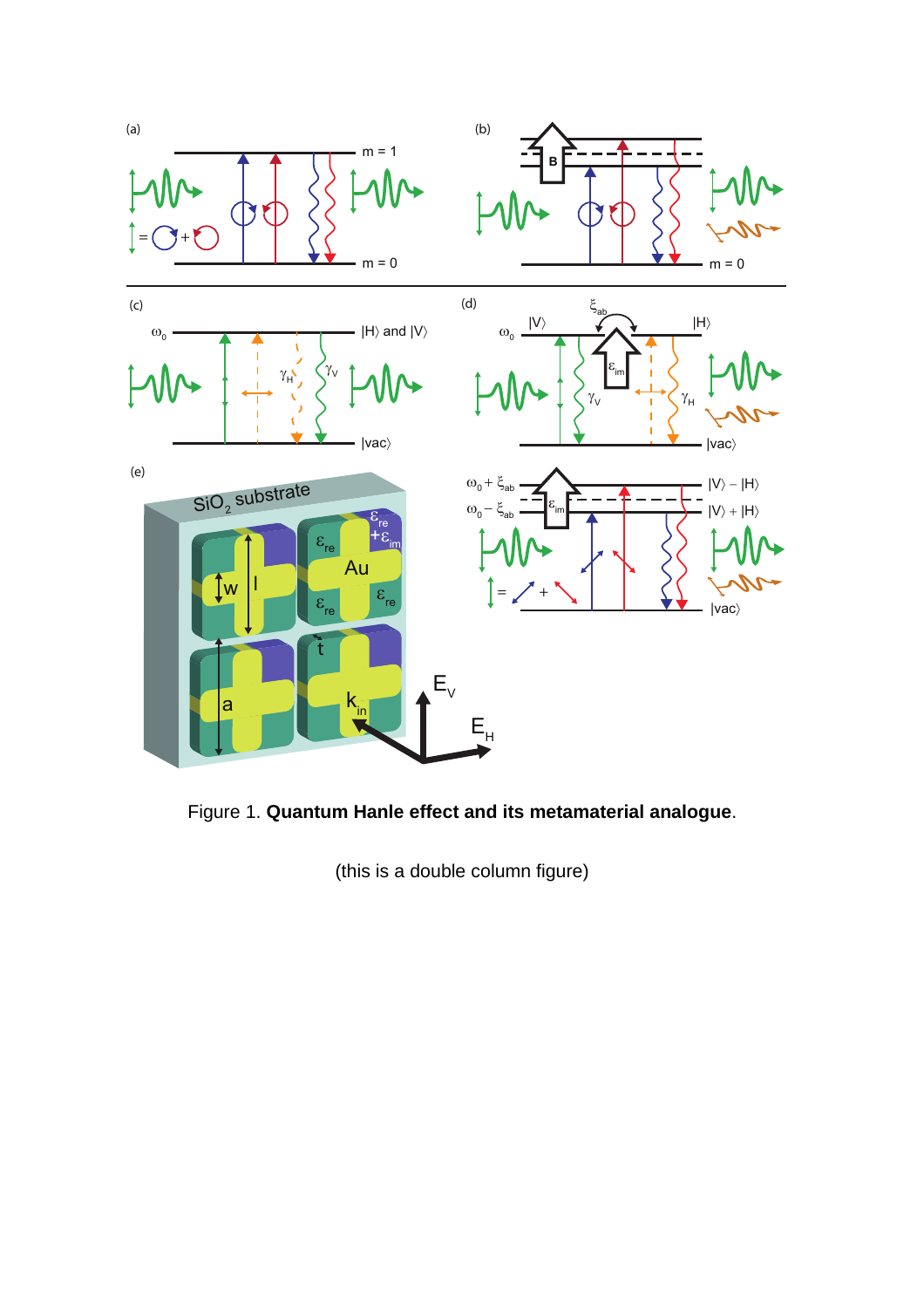

Figure 2. **Spectral response and polarization conversion**